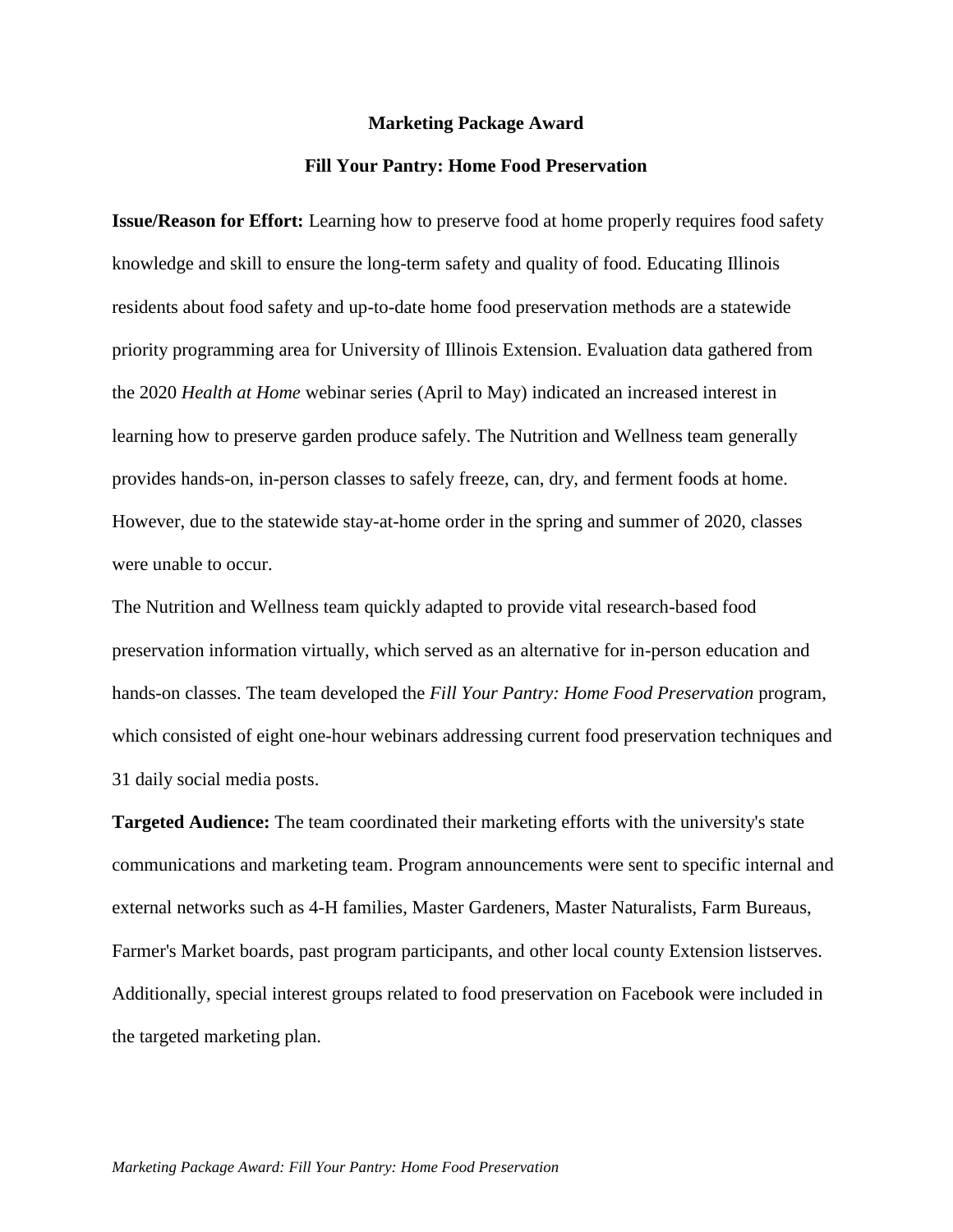**Relevance to FCS and Extension:** The University of Illinois Extension provides home food preservation classes based on research from the United States Department of Agriculture Home Canning Guide, the National Center for Home Food Preservation, and other universities Cooperative Extension services.

**Uniqueness and Need for Effort:** *The Fill Your Pantry: Home Food Preservation* webinar series and *31 Days of Food Preservation* social media campaign addressed a state priority programming area during uncertain times. This multifaceted marketing effort incorporated new strategies to engage consumers with Extension programming and safe home food preservation information. One unique aspect of this program was the additional marketing outreach following the webinar series. Registrants were emailed weblinks to the recorded webinars for ease of access and future viewing. Similarly, newspaper articles were published informing the public of these resources and how to access the webinars. The *31 Days of Food Preservation* social campaign was developed to answer frequently asked questions from the webinar series. Daily infographics provided readers with tips on current food preservation methods and links to reputable sources for additional learning.

**When and Where Marketing Efforts were Used**: Marketing efforts for the *Fill Your Pantry: Home Food Preservation* program occurred from May through August 2020. The team used social, print, and virtual media to reach a unique and broad audience when marketing the webinar series and social media campaign.

- Print media consisted of news releases and fliers
- Social media platforms included Instagram, Twitter, and Facebook
- Virtual media incorporated e-blasts, e-newsletters, podcasts, and radio interviews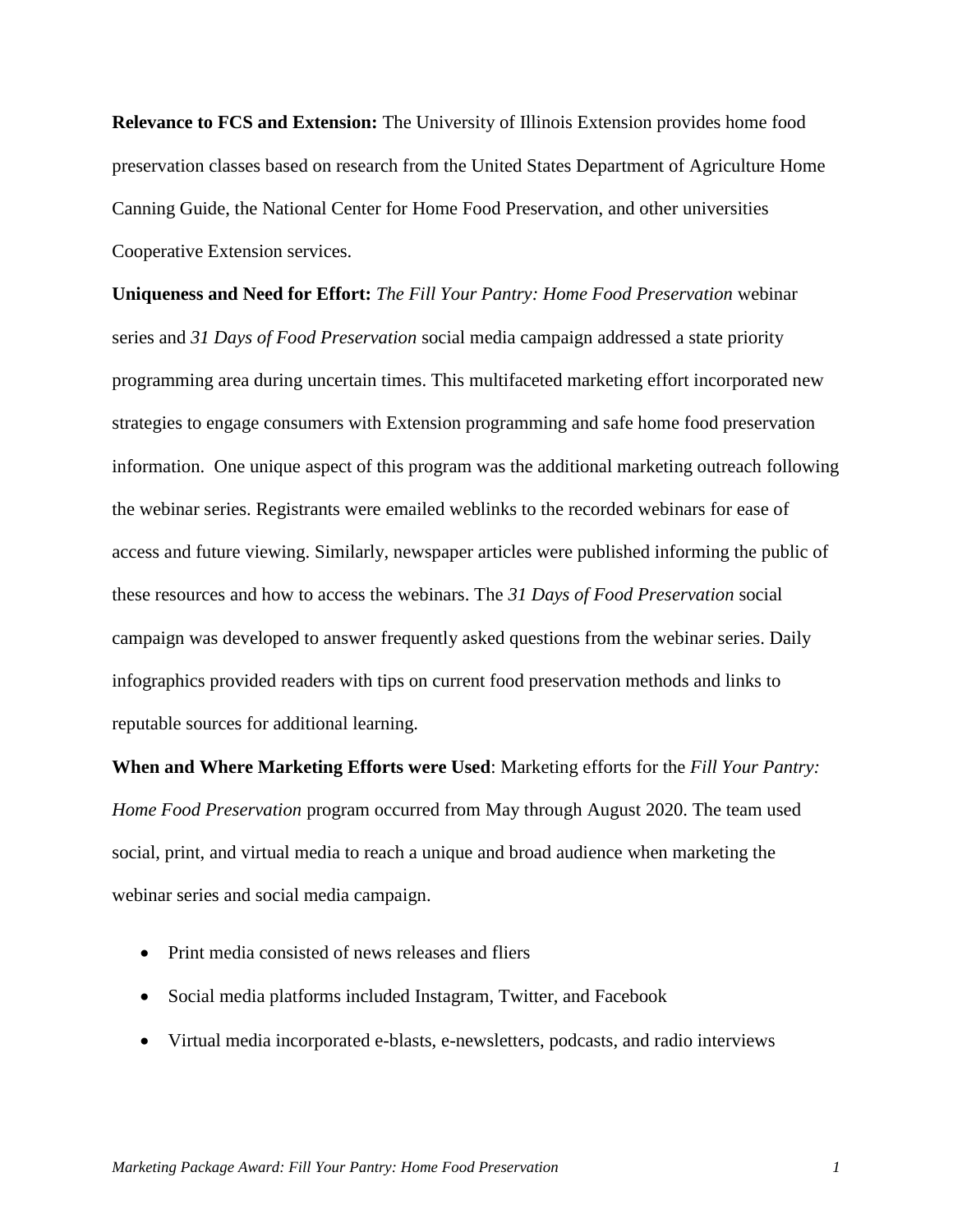Social media posts were shared by multiple organizations nationwide, including Missouri and Arkansas Extension services. The team created a podcast recorded on iHeart radio to promote the webinar series, access recorded webinars, and follow the campaign on social media.

A follow-up email marketing campaign was sent to the 1,800 unique registrants in August with access to the recorded webinars and handouts for future use. This layered marketing approach before, during, and after the series helped garner new audiences and expand our national reach.

**Number of People Reached**: Throughout a four-month timeframe, the Nutrition and Wellness team reached an estimated **1.8 million people** with their marketing efforts. No funds were used to promote these programs. See table below for marketing method and reach.

| <b>Marketing Method</b>                                                    | <b>Reach</b>  |
|----------------------------------------------------------------------------|---------------|
| Fill your Pantry webinar series promotions via Facebook (reach; shares)    | $425K$ ; 95   |
| 32 Days of Food Preservation Social Media Campaign (reach; engagements)    | 51,783; 3,426 |
| iHeart Radio podcast and other local radio interviews (listening audience) | 350,000       |
| New releases and blogs (total reach)                                       | $1,000,000+$  |
| Recorded webinar views (YouTube and Media Space)                           | 2,361         |
| <b>Total Reach</b>                                                         | 1.8 million   |

**Impact or Results from Marketing Efforts**: *The Fill Your Pantry: Home Food Preservation* webinar series had **a total of 2,380 participants, with 1,800 unique participants attending multiple sessions**. The rate of **return for participant evaluations was 42.39%** (n=1,009). Of the participants completing the evaluations, data indicated:

- 79.2% indicated **increased knowledge related to food safety** while handling and preparing food during home food preservation
- 71.1% indicated **increased awareness of using a scientifically tested recipe**
- 94.1% indicated an **increased understanding of current food preservation procedures**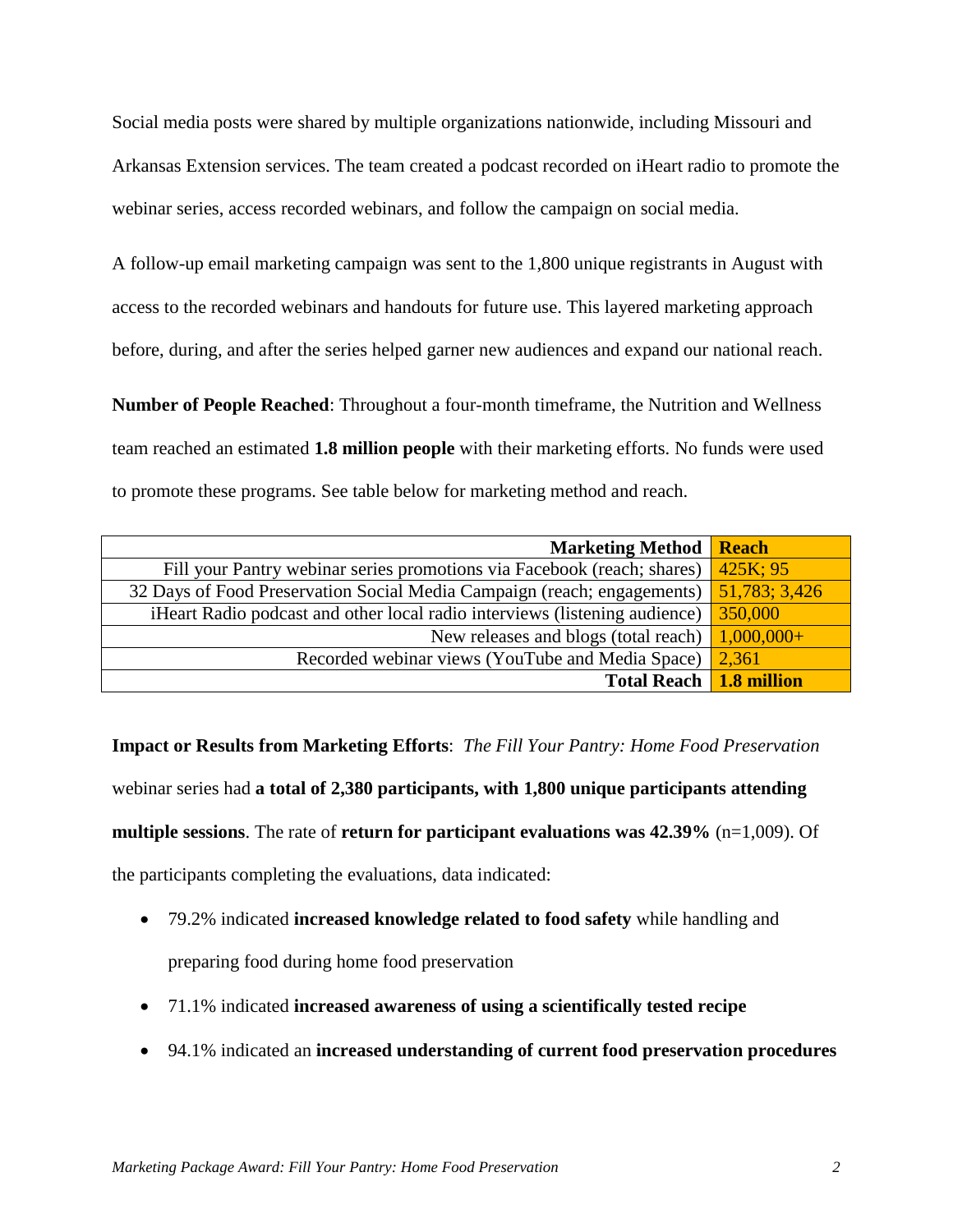- 83.7% indicated **increased confidence** in following safe home food preservation methods discussed in the webinars
- 74.8% indicated they were **very or extremely likely to put a preservation technique into practice** due to these webinars
- 90.8% self-reported **increased ability to practice safe food preservation techniques**

**How was the Extension Services identified:** The Illinois Extension logos and wordmarks were used in all marketing materials and outreach efforts (see supplementary pieces for examples). Illinois Extension branding guidelines were followed and approved by the state communications and marketing team before release.

This tagline was used in media communications. ABOUT EXTENSION*: Illinois Extension leads public outreach for University of Illinois by translating research into action plans that allow Illinois families, businesses, and community leaders to solve problems, make informed decisions, and adapt to changes and opportunities*.

**Supplementary Pieces:** Supplementary pieces included are the following; the *Fill Your Pantry: Home Food Preservation* webinar [press release](https://extension.illinois.edu/news-releases/use-safe-tested-methods-preserving-food) and the *31 Days of Food Preservation* social media campaign graphics, along with the text (tool kit) that accompanied each social media post.

## **Follow this link to view all supplemental pieces:**

<https://uofi.box.com/s/fjryvw224284p8gvwh6pikg9w7x84a9s>

- Three or more marketing pieces:
	- o Promotional graphics for the *Fill Your Pantry: Home Food Preservation* webinar series
	- o Infographics for the *31 Days of Food Preservation* social media campaign and toolkit.